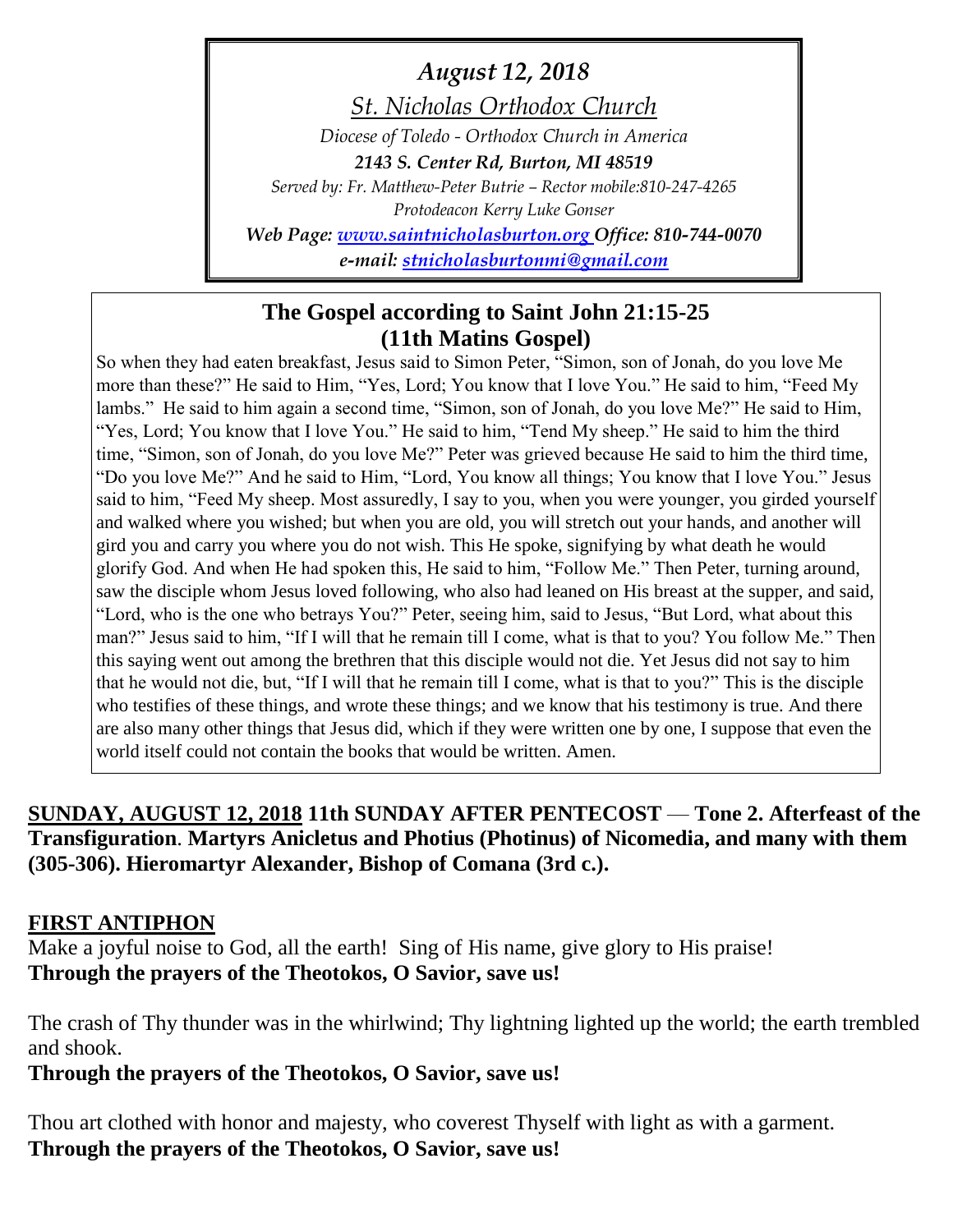Glory to the Father and to the Son and to the Holy Spirit, now and ever and unto ages of ages. Amen. **Through the prayers of the Theotokos, O Savior, save us!**

# **SECOND ANTIPHON**

Mount Zion, in the far north, the city of the Great King! **O Son of God who wast transfigured on the mount, save us who sing to Thee: Alleluia!**

And He brought them to the mountain of His holiness, this mountain which His right hand had won! **O Son of God who wast transfigured on the mount, save us who sing to Thee: Alleluia!**

The Mount Zion which He loved, He fashioned for His holy abode. **O Son of God who wast transfigured on the mount, save us who sing to Thee: Alleluia!**

Glory to the Father and to the Son and to the Holy Spirit, now and ever and unto ages of ages. Amen. Only-begotten Son and immortal Word of God, Who for our salvation didst will to be incarnate of the holy Theotokos and ever-virgin Mary, Who without change became man and wast crucified, O Christ our God, trampling down death by death, Who art one of the Holy Trinity, glorified with the Father and the Holy Spirit: save us!

# **THIRD ANTIPHON**

**Those who trust in the Lord are like Mount Zion, which cannot be moved, but abides forever! (Tone 7)** Thou wast transfigured on the Mount, O Christ God, revealing Thy glory to Thy disciples as far as they could bear it. Let Thine everlasting light shine upon us sinners! Through the prayers of the Theotokos, O Giver of Light, glory to Thee!

**As the mountains are round about Him, so the Lord is round about His people, from this time forth and forevermore. (Tone 7)** Thou wast transfigured on the Mount, O Christ God, revealing Thy glory to Thy disciples as far as they could bear it. Let Thine everlasting light shine upon us sinners! Through the prayers of the Theotokos, O Giver of Light, glory to Thee!

**O Lord, who shall sojourn in Thy tent? Who shall dwell on Thy holy hill? (Tone 7)** Thou wast transfigured on the Mount, O Christ God, revealing Thy glory to Thy disciples as far as they could bear it. Let Thine everlasting light shine upon us sinners! Through the prayers of the Theotokos, O Giver of Light, glory to Thee!

**Who shall ascend the hill of the Lord? And who shall stand in His holy place? (Tone 7)** Thou wast transfigured on the Mount, O Christ God, revealing Thy glory to Thy disciples as far as they could bear it. Let Thine everlasting light shine upon us sinners! Through the prayers of the Theotokos, O Giver of Light, glory to Thee!

# **TROPARIA**

**(Tone 2)** When Thou didst descend to death, O Life Immortal, Thou didst slay Hell with the splendor of Thy Godhead. And when from the depths Thou didst raise the dead, all the powers of heaven cried out: O Giver of Life, Christ our God, glory to Thee!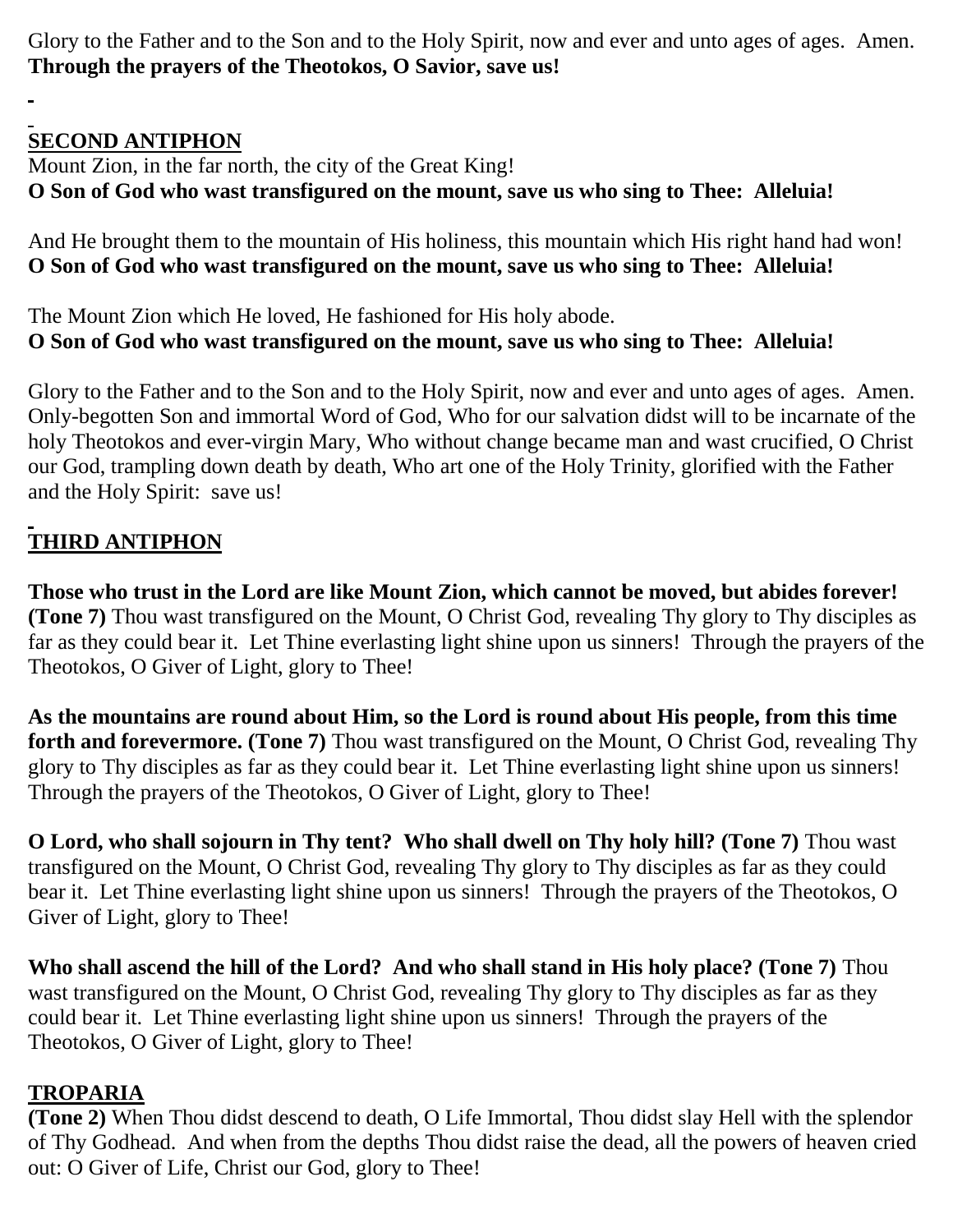**(Tone 7)** Thou wast transfigured on the Mount, O Christ God, revealing Thy glory to Thy disciples as far as they could bear it. Let Thine everlasting light shine upon us sinners! Through the prayers of the Theotokos, O Giver of Light, glory to Thee!

**(Tone 4)** In truth you were revealed to your flock as a rule of faith, a model of meekness, and teacher of abstinence, so you won the heights by humility, and riches by poverty, O Holy Father Nicholas, intercede with Christ God to save our souls.

# **KONTAKION**

**(Tone 7)** On the mountain wast Thou transfigured, O Christ God, and Thy disciples beheld Thy glory as far as they could see it; so that when they would behold Thee crucified, they would understand that Thy suffering was voluntary, and would proclaim to the world that Thou art truly the radiance of the Father!

## *The Prokeimenon in the Second Tone:* **The Lord is my strength and my song / He has become my salvation.**

## *v:* **The Lord has chastened me sorely, but He has not given me over unto death. THE READING FROM THE FIRST EPISTLE OF THE PAUL TO THE CORINTHIANS (9:2- 12)** *Brethren:* If to others I am not an apostle, at least I am to you; for you are the seal of my apostleship in the Lord. This is my defense to those who would examine me. Do we not have the right to our food and drink? Do we not have the right to be accompanied by a wife, as the other apostles and the brothers of the Lord and Cephas? Or is it only Barnabas and I who have no right to refrain from working for a living? Who serves as a soldier at his own expense? Who plants a vineyard without eating any of its fruit? Who tends a flock without getting some of the milk? Do I say this on human authority? Does not the law say the same? For it is written in the law of Moses, "You shall not muzzle an ox when it is treading out the grain." Is it for oxen that God is concerned? Does he not speak entirely for our sake? It was written for our sake, because the plowman should plow in hope and the thresher thresh in hope of a share in the crop. If we have sown spiritual good among you, is it too much if we reap your material benefits? If others share this rightful claim upon you, do not we still more? Nevertheless, we have not made use of this right, but we endure anything rather than put an obstacle in the way of the gospel of Christ.

# *Alleluia, Tone 2*

*v:* **May the Lord hear you in the day of trouble! May the Name of the God of Jacob protect you!** *v:* **Save the King, O Lord, and hear us on the day we call!**

**THE HOLY GOSPEL ACCORDING TO MATTHEW (18:23-35)** At that time, Jesus said to Peter: "Therefore the kingdom of heaven may be compared to a king who wished to settle accounts with his servants. When he began the reckoning, one was brought to him who owed him ten thousand talents; and as he could not pay, his lord ordered him to be sold, with his wife and children and all that he had, and payment to be made. So the servant fell on his knees, imploring him, 'Lord, have patience with me, and I will pay you everything.' And out of pity for him the lord of that servant released him and forgave him the debt. But that same servant, as he went out, came upon one of his fellow servants who owed him a hundred denarii; and seizing him by the throat he said, 'Pay what you owe.' So his fellow servant fell down and besought him, 'Have patience with me, and I will pay you.' He refused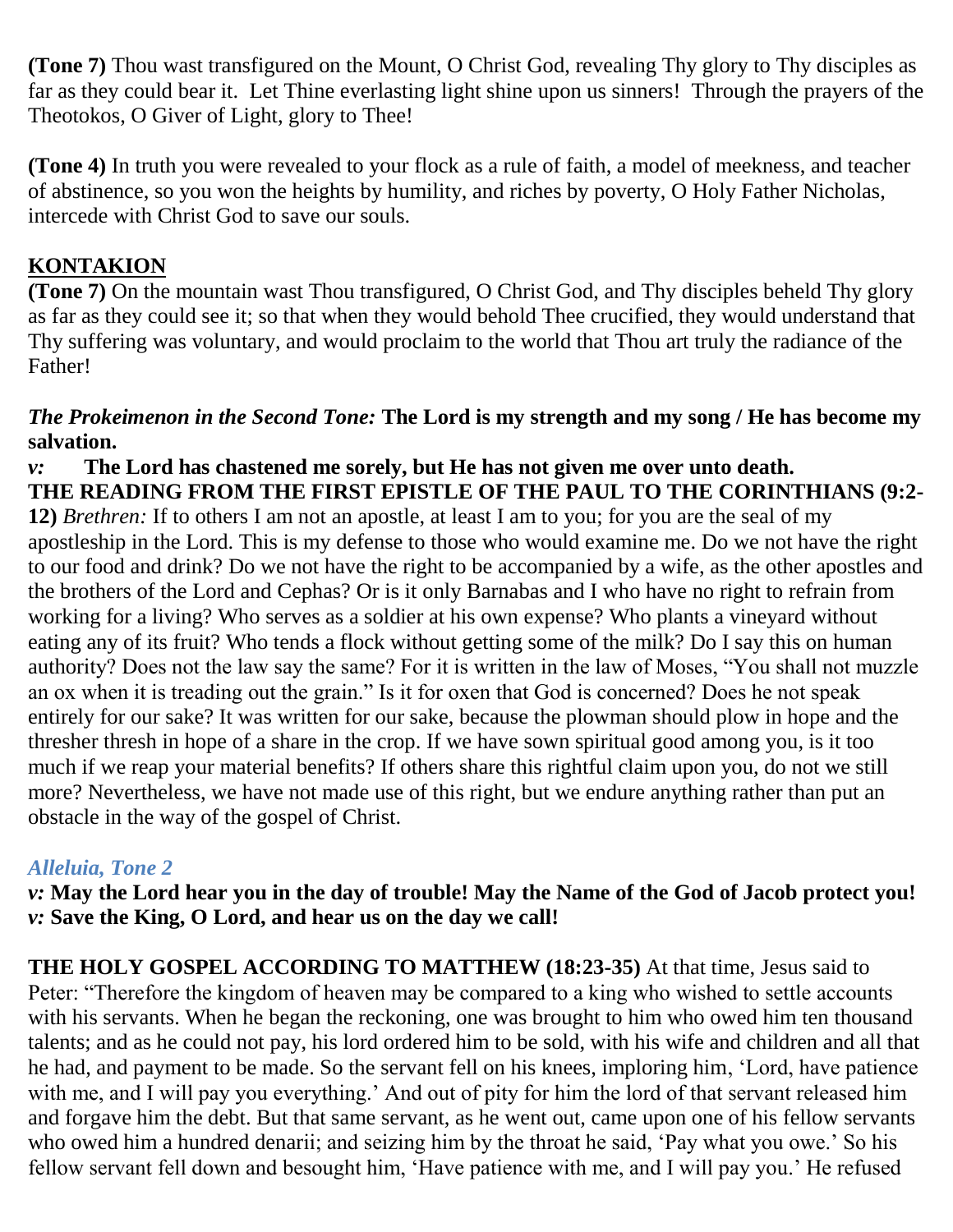and went and put him in prison till he should pay the debt. When his fellow servants saw what had taken place, they were greatly distressed, and they went and reported to their lord all that had taken place. Then his lord summoned him and said to him, 'You wicked servant! I forgave you all that debt because you besought me; and should not you have had mercy on your fellow servant, as I had mercy on you?' And in anger his lord delivered him to the jailers, till he should pay all his debt. So also my heavenly Father will do to every one of you, if you do not forgive your brother from your heart."

# **COMMUNION HYMN**

Praise the Lord from the heavens! Praise Him in the highest! Alleluia, Alleluia, Alleluia! O Lord, we will walk in the light of Thy countenance, and will exult in Thy name forever! Alleluia! Alleluia! Alleluia!

## **THE SYNAXARION**

On August 6 in the Holy Orthodox Church, we commemorate the divine Transfiguration of our Lord, God and Savior Jesus Christ.

*Verse:* Tabor was glorified above earth's every region When it looked upon God's nature shining in glory.

On the sixth Christ transformed His form as a man. This glorious event is recorded in the Gospels of Mark (9:2-13), Luke (9:28-36 in Matins) and Matthew (17:1-9 in Liturgy). In the third year of His preaching, the Lord Jesus often spoke to His disciples of His approaching passion and His glorious Resurrection. So that His impending passion would not totally weaken His disciples, the All-wise Savior wanted to show them His divine glory before His passion on the Holy Cross. (This is why we sing the Katavasias of the Holy Cross on this day.) For that reason, He took Peter, James and John with Him and went out at night to Mount Tabor. The Lord took only three disciples on Tabor because the Lord did not want to leave the unworthy Judas alone at the foot of the mountain so that the betrayer would not, by that, justify his betrayal. Our Lord was transfigured on a mountain and not in a valley to teach us two virtues: love of labor and godly-thoughts. For, climbing to the heights required labor and height represents the heights of our thoughts, i.e., godly-thoughts. Moses and Elijah appeared in order to destroy the erroneous thought that the Christ is one of the prophets; that is why He appears as a King above the prophets and that is why Moses and Elijah appear as His servants. Until then, our Lord manifested His divine power many times to the disciples but, on Mount Tabor, He manifested His divine nature. This vision of His Divinity and the hearing of the heavenly witness about Him as the Son of God would serve the disciples in the days of the Lord's passion, in strengthening of an unwavering faith in Him and His final victory. Unto Christ God be glory and dominion unto the ages. Amen.

*The celebration of the feast continues until August 13.*

August 12, 2018

ခရွို့လ ခရွို့လ ခရွို့လ ခရွို့လ ခရွို့လ ခရွို့လ ခရွို့လ ခရွို့လ ခရွို့လ ခရွို့လ ခရွို့လ ခရွို့လ ခရွို့လ ခရွို့လ

**CANDLE INTENTIONS FOR THE HEALTH AND BLESSINGS OF** 

Russell Harrison~in a very bad car accident, Rose~good health Rose & John Goodman Health & blessings for Lucy Hogg Akkerman family Alex & Angelo Alex & Magda Popoff Blessings for Mila Miller on her baptism Gonser family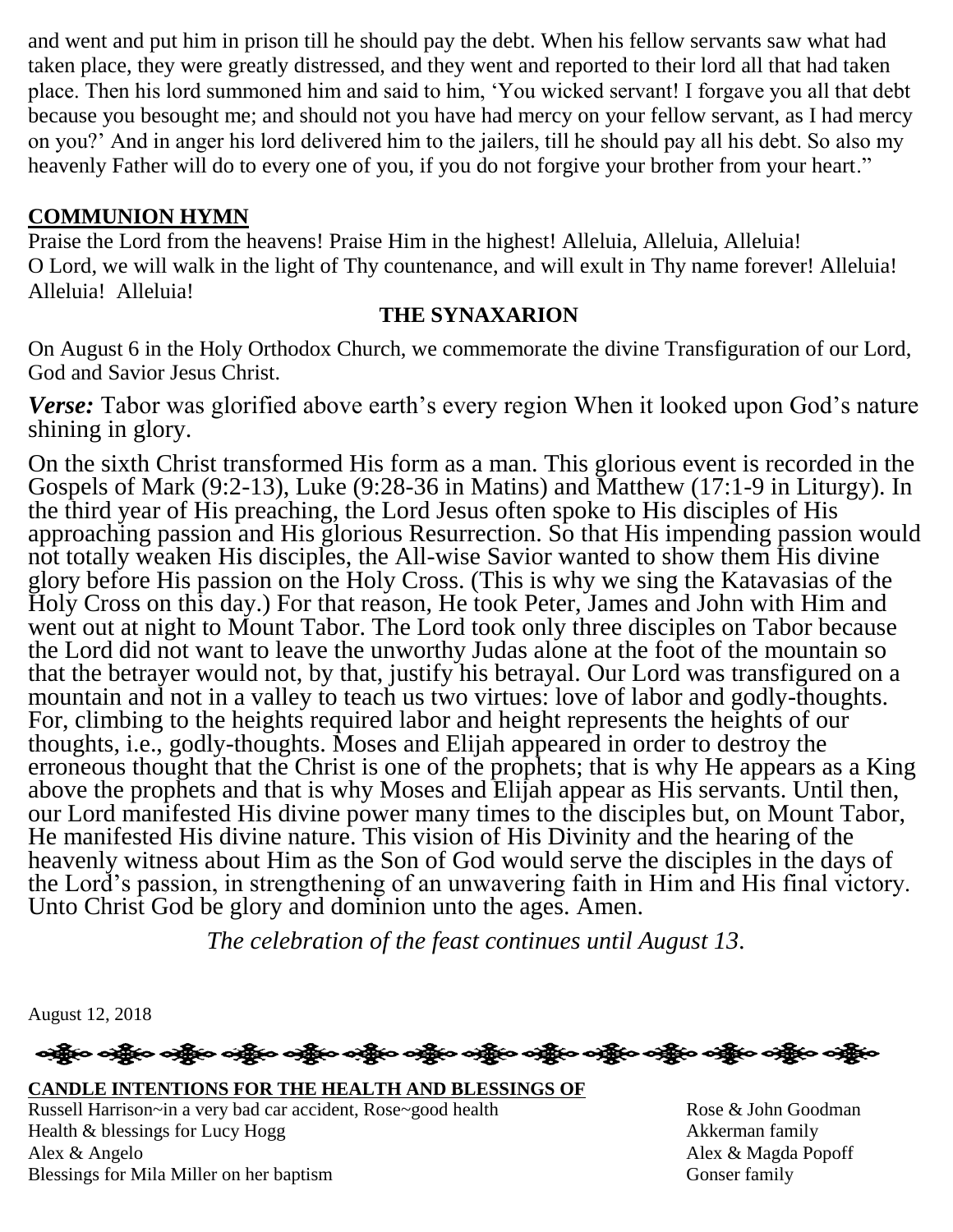Fr. Tom, Fr. Dimitrie, Fr. Anthony, Aaron, Rimi, Allen, Deborah, JoAnn, Susan, Luba, Kosta, David, Helen, Anna, Walt, Vladimir, Dorothy, Michael, Allison, Stojan, Mira, Bosa, Jeanette, Christopher, Marcia, Nicholas, Margaret, Joseph, Greg, Gladys, my family and friends Joe Tome Special Intention Joe Tome Feodosiy, Nikolay, Oleg & Irina Irina Sivergina Happy Birthday & God's blessings Janya Beslach Bosa Kantar

#### **CANDLE INTENTIONS FOR BLESSED REPOSE**

Adelaida Irina Sivergina Peter Popoff & John Naum Alex & Magda Popoff Nick Maxim, my loving husband, after 32 yrs. of marriage by God's gift Connie Maxim

# ခရွိက ခရွိက ခရွိက ခရွိက ခရွိက ခရွိက ခရွိက ခရွိက ခရွိက ခရွိက ခရွိက ခရွိက ခရွိက ခရွိက ခရွိက ခရွိက

**WELCOME** to all our friends and visitors. Please join us in our fellowship hall.

**COFFEE & DONUTS** Volunteers are needed for the months of August & September. Please see the sign-up sheet outside of the kitchen. Call or email the parish office as well as signing up if you'd like to sponsor the donuts and/or coffee.

**PARISH PICNIC** Sunday, August 19<sup>th</sup> following outdoor Liturgy. Ćevaps, Baked Chicken & more. Bring a dessert to share & outdoor games to play. Great fun & fellowship!

We need volunteers to help setup on Saturday August  $18<sup>th</sup>$  after Vespers as well as before Liturgy & during the picnic on Sunday. Please lend a hand.

**PARKING LOT RE-PAVING The proceeds from last year and this year's Macedonian Open will go towards the re-paving of the entire parking lot which will cost over \$100,000. With capital improvement funds and other funds on hand, that leaves a shortfall of \$35,000. If anyone would like to donate or dedicate a memorial fund or make an anonymous donation to the Capital Improvement Fund (formerly Parish Pride), please contact the office. To date \$1,250 has been donated to the project not including any funds from the Macedonian Open.**

**HOPE IN A BOX** is collecting **Feminine Care Products, Razors & Shaving Cream** for the month of August. Place the items in the blue box in the Parish Hall. Catholic Charities Community Closet will distribute the items.

**FOOD DRIVE** Place non-perishable food items in the other blue box in the hall.

**GARAGE SALE LEFTOVERS?** Donate your rummage sale remains & gently used items to Catholic Charities Community Closet. They provide free clothing, bedding, towels, furniture, appliances, & household goods. For more information call 810-265-7025. Donations can be dropped off Mon-Fri at 812 Root St, Flint.

**WORK READY ROOM** Catholic Charities Work Ready Room wants your new & gently used career clothes to help individuals in need! i.e. Khakis, Scrubs, Shoes, Work Boots, Dress Pants & Collared Shirts. For more information call 810-265-7025. Donations can be dropped off Mon-Fri at 812 Root St, Flint.

**PROSPHORA** Prosphora loaves are needed for the Divine Liturgy. If you are able, please bake some and bring them to the office. God bless you!

#### *The Living Witness of the Holy Mountain: Contemporary Voices from Mount Athos* **by Archbishop Alexander** has

been reprinted by St. Tikhon's Seminary Press. Our parish is taking orders for copies of the book which cost \$23. Please use the sign-up sheet in the hall or call the parish office to reserve your copy.

#### **MEMORY ETERNAL! – BOG DA PROSTI! - CHRIST IS RISEN!**

Goldie Johnson fell asleep in the Lord on August 9. Her funeral arrangements are listed in the Weekly Schedule below. God grant her rest among the saints. Bog da prosti! Christ is risen!